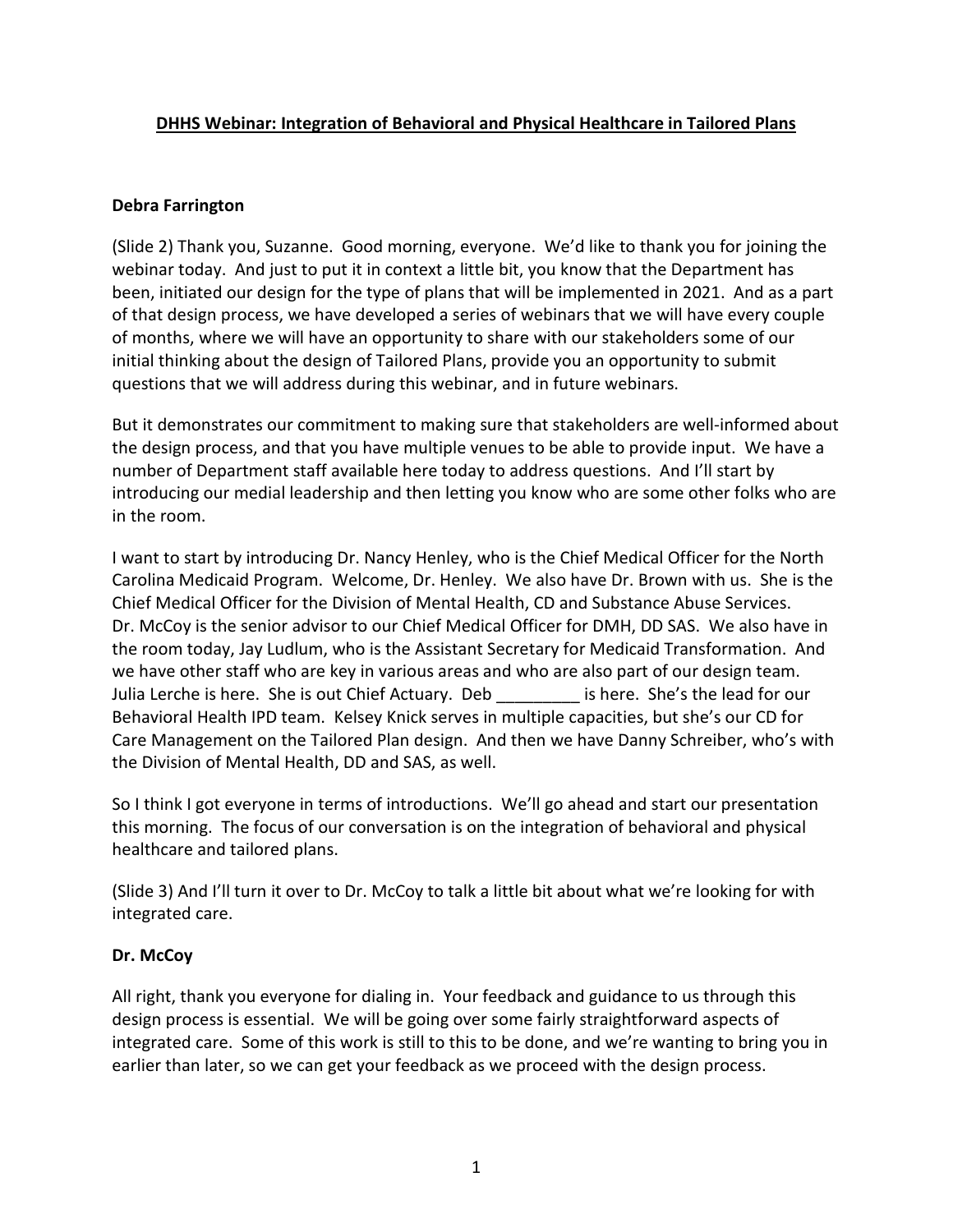Just as introduction, I wanted to go over a little bit about what integrated care is, from the State's perspective, as well as from best practice perspective. It ensures that enrollees and providers have a seamless experience under one plan. And specifically, for the Tailored Plan population, that would include behavioral health, intellectual developmental disability, TBI, Innovations Waiver, and physical health services.

Some of the principals of integrated care include the place that places the person at the center of care and treats them as a whole person; care provided recognized with interactions between physical and behavioral health, TBI and IDB needs, and is based on evidence and based in best practices. The State would maintain a single point of accountability across all service types for the enrollee. Comprehensive care management serves as the glue to ensure integration, and integration promotes improved health outcomes, and the State will reward plans based on performance to further incentivize integration.

(Slide 4) Tailored Plans based on legislation are required to have a contractual relationship with an insurance company that provides Standard Plan services. But, that does not mean that the Standard Plan will manage the physical health services and the Tailored Plan will manage the behavioral health services. Rather, it needs to be an integrated product that provides physical and behavioral health services in a region. The Department will be establishing requirements that ensure these contracts are consistent with principles of integrated care that we discussed on the previous slide. And we'll discuss some of the ways that we will ensure that in the following slides.

Every aspect of Tailored Plan design will aim to promote integrated care in line with these principles, and stakeholders will have opportunities to engage with the Department on these design topics to ensure integration remains central to the planning effort. Some of the areas that we'll be discussing today will include benefits, enrollment, member services, utilization management, care management, Advanced Medical Homes, claims payment, and financial accountability. And I will now hand it over to Dr. Carrie Brown.

# **Dr. Carrie Brown**

(Slide 5) Thank you, Dr. McCoy. Benefits are being designed to promote integration. And so, by design, the Tailored Plans will permit enrollees to obtain all of their Medicaid covered and State-funded services from the same managed care plan. Some of the Tailored Plan benefits include physical health services, pharmacy services, State plan long-term services and support, the full range of behavioral health services. So, ranging all the way from outpatient therapy to residential and inpatient therapy. Intermediate care facilities for individuals with intellectual disabilities. The 1915(b)(3) waiver services.

And for those of you that may not be familiar with that terminology, an example would be supported employment. Innovation waiver services. TBI or traumatic brain injury waiver services, State-funded behavioral health, I/DD and TBI services for the uninsured and underinsured. The only caveat is that dental services and children's developmental service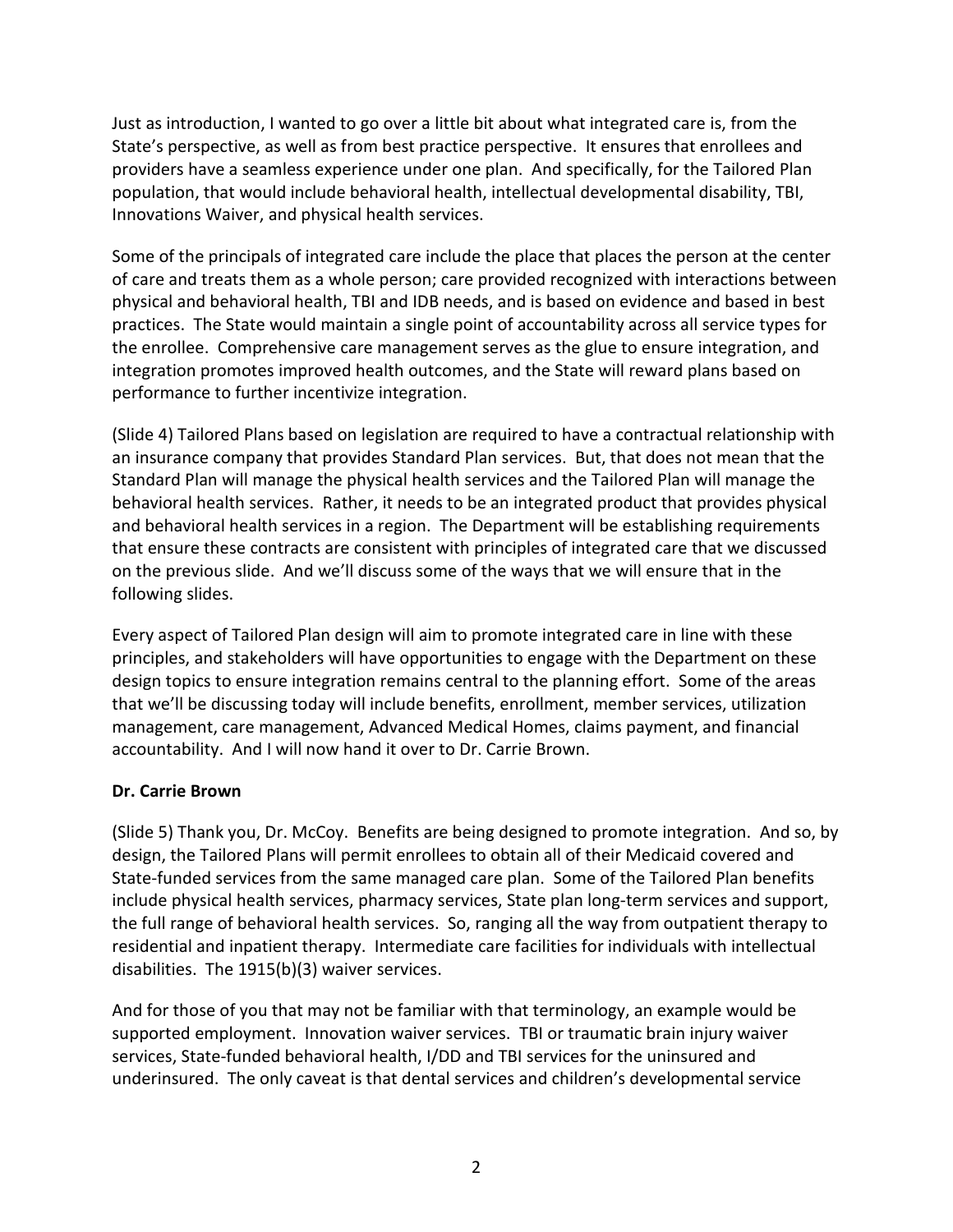agency services are carved out by statute, and so will be offered during Medicaid fee-forservice instead of directly through the Tailored Plan.

(Slide 6) Enrollment is also being designed to promote integration. Meaning that Tailored Planeligible beneficiaries will be enrolled in a single managed care plan, so a single plan for physical, behavioral health, I/DD, TBI, and Innovations Waiver services. And individuals will thereby go through one enrollment process. They'll receive notices from one plan. They'll use one insurance card. And enrollees will have one member handbook, provider directory and coverage policies, all to help streamline the process.

In addition, enrollees are interfacing with one enrollment broker, and the enrollment broker is trained to meet specific needs of the Tailored Plan population. The enrollment broker will also support outreach and education to Tailored Plan enrollees to help ensure a smooth transition. And the enrollment broker is separate from the Standard Plan or the Tailored Plan and is directly contracted with DHHS

(Slide 7) In regards to member services, there are additional features to promote integration. Tailored Plan member service representatives will serve as the single point of contact for enrollees when they have questions about their plan or their care. Enrollees will be able to call one toll-free number to ask questions about both physical health and behavioral health, I/DD, TBI and Innovations Waiver services. Also call one single member to get clarification on plan policies and procedures, or to request auxiliary aids and services. Member services representatives will assist members with navigating any issues that they can have with their care or providers and regardless of service type.

So, examples of assistance might include help filing a complaint or appeal or facilitating a connection to the NC Ombudsman Program. Just a couple of details about the Ombudsman Program. It provides four core functions to beneficiaries receiving Medicaid services, including information education, issue resolution, referral, and plan monitoring and oversight. And it operates separate from DHHS and is selected through a competitive bid process.

(Slide 8) And this is just again saying that one number that everyone calls – just a pictorial sense – so there's basically one number that's managed through the Tailored Plan where an individual will call for authorization, denials, appeals. And so a single point of contact, which we felt was important. And I'm now going to hand the presentation over to Debra.

# **Debra Farrington**

(Slide 9) Thank you, Dr. Brown. So we are on slide nine. We wanted to provide some information on key components of integrated care as it relates to the provision of care management services. Some of you may have heard that we intend to implement a new model of care management when we launch Tailored Plans, and that care management model will be focused on addressing not just the behavioral health needs of individuals in the Tailored Plan, but also making sure that the services that are coordinated address behavioral health, I/DD,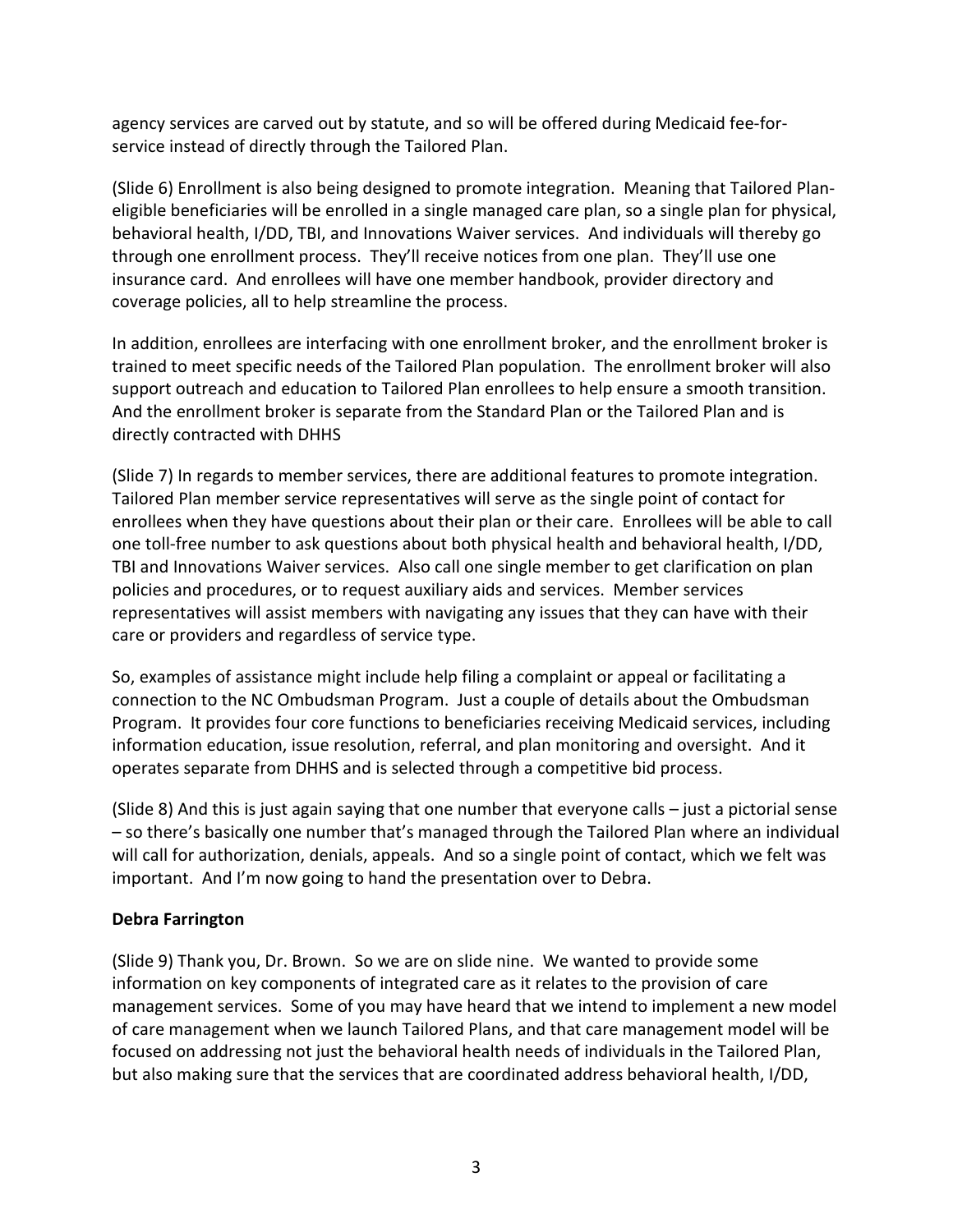pharmacy, and primary care needs. Additionally, the care management will, care managers will coordinate services that are focused on an individual's unmet social needs.

So, to identify the key components of integrated care management, I want to first just highlight that we started with the basic requirements that were included in the Standard Plan, as our starting point for designing care management for the Tailored Plan. And then we looked at what additional requirements were necessary for care management to meet the unique needs of individuals who are going to be served through the Tailored Plan. One of the key components of our care management model is that there will be a single care manager for every enrollee who is in the Tailored Plan. You will note that this requirement differs from care management requirements in the Standard Plan. In the Standard Plan, individuals will be screened into care management. However, in the Tailored Plan, every individual will have an opportunity to have a care manager. It will be the individual's choice to be assigned to a care manager. Care managers will receive training that equips them to be able to coordinate care for individuals in a comprehensive manner for all individuals who are enrolled in care management.

Care management is going to be person-centered and holistic. It will not be episodic, but designed to support the individual throughout their entire enrollment in the behavioral health I/DD Tailored Plan. Care managers will complete assessments on individuals and that assessment is going to drive our care plan, and the care plan obviously is going to include goals and strategies for individuals to achieve those goals.

The new model of care management has an emphasis on local care management. And what we mean by that is that care management will be delivered in community-based settings by community-based care management agencies or Tier 3 Advanced Medical Homes. And both the care management agencies and the Advanced Medical Homes will have behavioral health or I/DD certification, and they will be required to have frequent face-to-face contacts with enrollees.

(Slide 10) Going to go to slide 10 to talk about some additional components of the care management model. One additional feature is that care managers will work with multidisciplinary care teams. The care manager will be coordinating with a multiple -- a variety of professionals, including service providers and clinicians who will deliver primary care. Obviously behavioral health and I/DD providers will be a part of that team, as well as pharmacists or nutritionists, health workers, peer support are all members of a multidisciplinary team that will be focused on addressing the needs of individuals who are in the Tailored Plan.

Care managers will have access to clinical consultants across primary care as well as psychiatry. And one of the things we are really excited about is the opportunity that the 11/15 waiver provides us to both coordinate unmet resource needs and also be able to pay for those unmet resource needs to be addressed. So, care managers will have an essential role in coordinating those unmet service needs and referring individuals to programs to address their unmet, health-related resource needs. That includes housing, food, transportation, employment and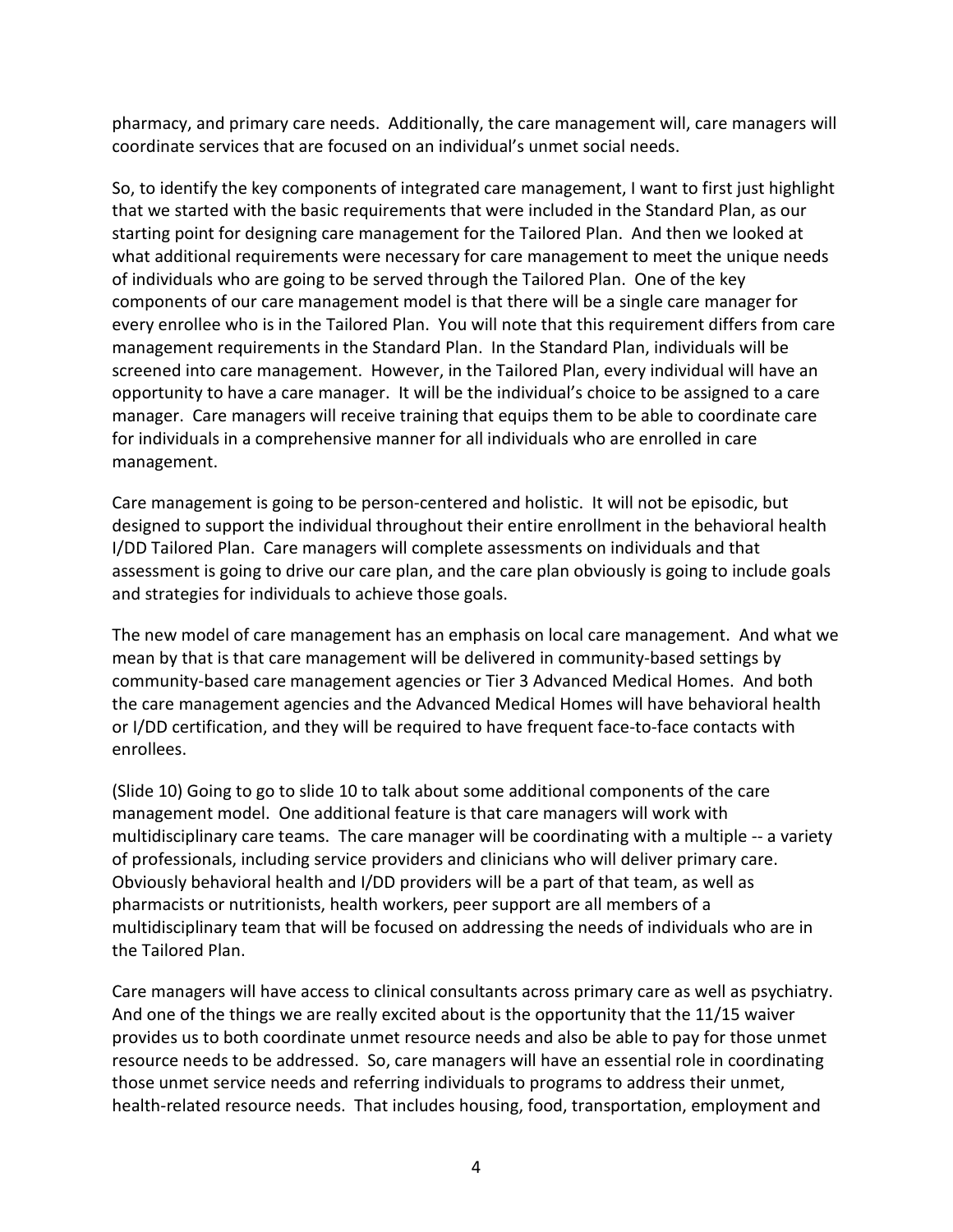interpersonal safety. The unmet resource needs that care managers refer individuals to can be through the Healthy Opportunities Pilot, or it could be through other resource agencies that are available in the community.

And finally the last component that I want to address in care management is our data strategy. The behavioral health I/DD Tailored Plans will include data strategy to the state and key Tailored Plan stakeholders. And what I mean by that is that the Tailored Plans will be expected to bridge data silos, facilitate timely and secure exchange of information that's necessary to support individuals' care and to inform a whole integrated care management approach.

(Slide 11) We're going to go to slide 11, and Dr. Brown is going to address that.

## **Dr. Brown**

So, one of the locations that care management can occur is through Advanced Medical Homes, which will be available to both Standard Plan and Tailored Plan Members. Just to clearly define it, an Advanced Medical Home is a DHHs-certified primary care practice that offers population health management at the local, in the community level, and includes enhanced care management.

AMH is billed on a strong history of primary care providers and local care management in North Carolina Medicaid. And North Carolina Medicaid has developed clinical and financial design details for Advanced Medical Homes. There are webinars that are available, and we've actually posted also a website where individuals can get additional information. North Carolina Medicaid's presently enrolling practices for the Standard Plans' Advanced Medical Homes. So, design work on how Advanced Medical Homes will work within the Tailored Plan context is just beginning, which is why we wanted to include it today. The foundation will be based on Advanced Medical Homes as they've been designed for Standard Plans but will obviously need to be adapted. And we're interested in feedback on any key features for Tailored Plan Advanced Medical Homes that listeners may have. And now I'm going to turn it over to Julia.

# **Julia Lerche**

Good morning, everyone.

(Slide 12) We also wanted to share with you our thoughts around how the claims payment and the financial requirement for the Tailored Plans will support integrated care across physical and behavioral health services. Under the integrated model, all claims for a beneficiary that's enrolled in a Tailored Plan including those for physical health, behavioral health and I/DD services, as well as pharmacy, will run through a single entity. As noted earlier by Dr. Brown, there is a limited set of services that are carved out by legislation, and those will be covered through fee for service. Those include dental services provided by children's developmental service agencies, services provided through local education agencies, as well as eye glass fabrication and fitting. So, those will all be covered through fee for service. But otherwise, all other services will be covered by the single entity for the Tailored Plan that the beneficiary is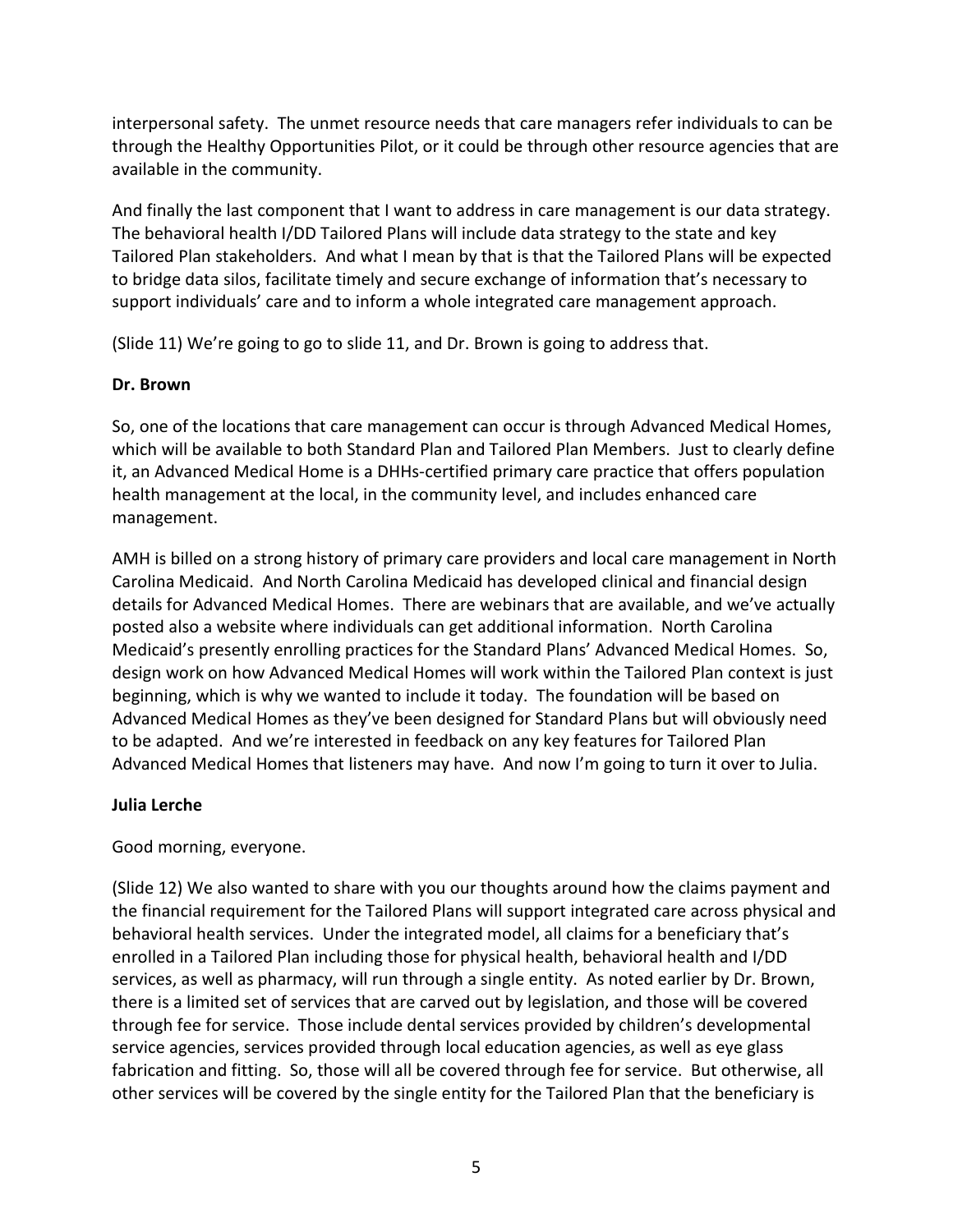enrolled in. That entity will also be available for all of the functions related to claims payment, as well as claims issues and grievances around claims payment. There will also be a single set of timing around how quickly those entities must review and pay claims for those beneficiaries.

(Slide 13) Next slide. Also to support integration, the Tailored Plan entities will be required to manage Medicaid services under a single pool of payments from the State. The State will make per-member, per-month payments -- those are referred to as Capitation Payments -- to the Tailored Plans based on the projected average cost for the populations enrolled and those payments will account for the full scope of Medicaid services, which include Physical Health and Behavioral Health and I/DD Services, as well as the care management and administrative support activities for which the Tailored Plan is accountable to the State. The Tailored Plans will not be allowed to split those Capitation Payments in two separate pools that do not support integrated care. So, for example, the Tailored Plans will not be able to allocate one pool of funds for Behavioral Health Services and then another pool of funds for Physical Health Services. They are expected to manage costs in an integrated fashion to support our vision and goals around integrated care, and to ensure that resources are used to support the needs of the whole person. I am now going to turn it over to Debra.

### **Debra Farrington**

(Slide 14) Thank you, Julia. That concludes the main content of the information we wanted to share. As Dr. McCoy mentioned earlier, we recognize that some of the information we are sharing is familiar to some of you. We're sharing the basic information about where we're starting in our integrated care designs, because we want you to hear what our initial thoughts are and have an opportunity to comment on that, as well as provide input into areas that you want the Department to consider as we move forward with design. You'll notice on Slide 14 that we have outlined a number of ways for you as stakeholders, family members and consumers to participate with our design process. We will continue to have webinars and various meetings. You may know that we have established a behavioral health I/DD Tailored Plan subcommittee of the MCAC that will be starting to meet soon. Those meetings will be open to the public, and you can participate in those as well. We will be publishing a number of white papers that provide great more details about our design recommendations, and we hope that you will provide comments and questions in response to those white papers.

We will also put regular information up on our website. The PowerPoint from today's presentation will be available, as well as the written script and recording of this webinar will be available to you. We will continue to engage with all individuals from the behavioral health I/DD community, including consumers, family members, care givers, advocacy organizations, providers, and folks who are involved at the county level in DHHS, local health, and our county managers and county commissioners. So, we appreciate your participating. We have received a number of questions, and what we're going to go is take some time to read those questions and ask different members of our panelists to respond. I'm going to start with questions for Dr. McCoy. The first question we have is, Can consumers keep their doctor?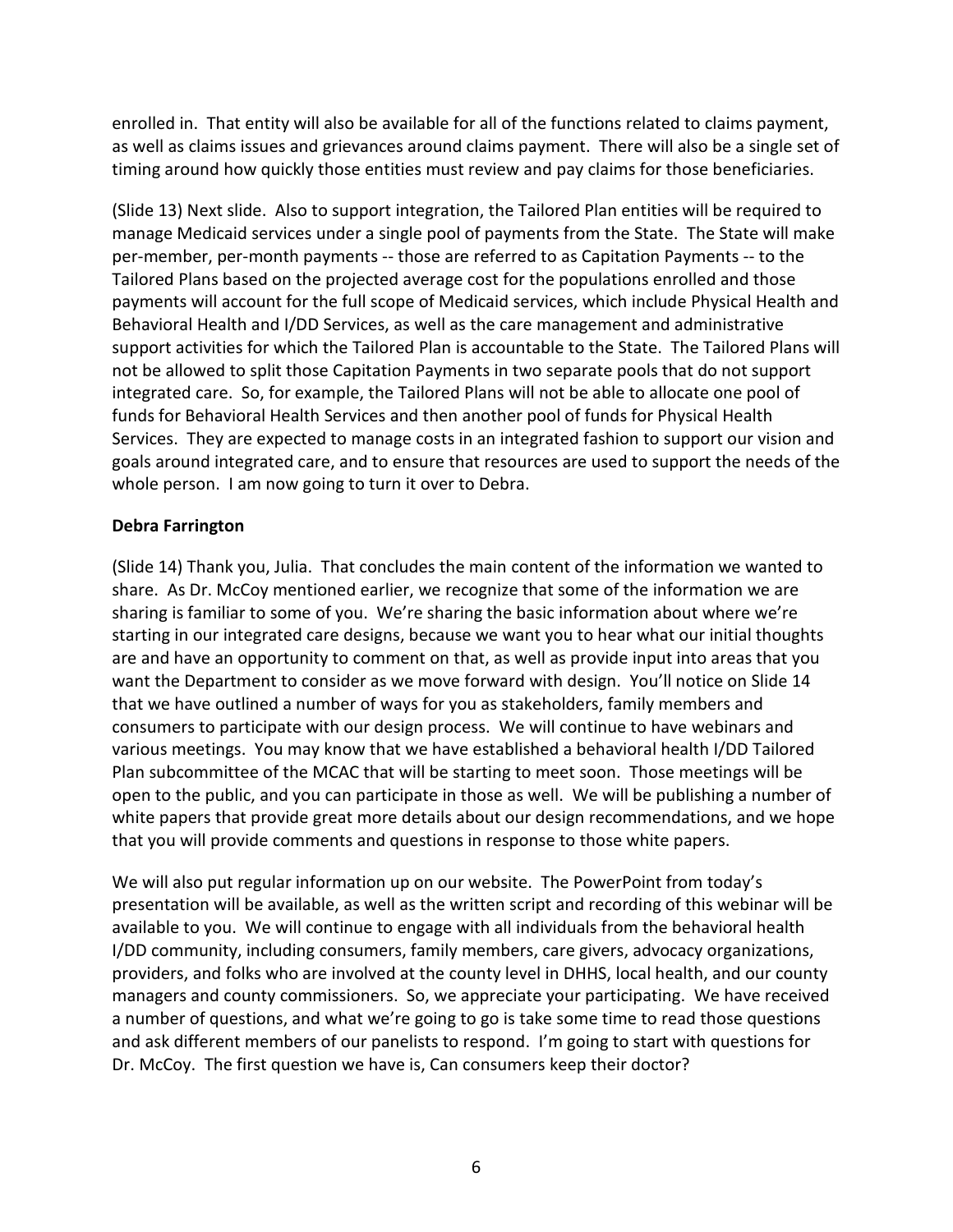## **Dr. McCoy**

So, we anticipate that, the behavioral health system has been a closed network thus far through the LME-MCOs, and through legislation that will continue. On the Physical Health side, that is intended to be an open network and will be both on the Standard Plan and the Tailored Plan side. So, if you have a provider, a doctor who qualifies to be a Medicaid provider and agrees to the rates, then they would be included in the service array.

## **Debra Farrington**

Thank you. The next question asks, The town (?) and consumer will want to have the last word on approval. Is this integration team capable of overriding family or consumers' wishes?

## **Dr. McCoy**

The intent, especially on the care management side that has, the care manager will be sort of the locus of coordination for a team that may include a wide variety of clinicians. And the intention is for care managers to be thoroughly trained on being person-centered, which means that what gets asked for or requested by the provider to the plan will need to be something that that consumer or beneficiary wants. When it comes to approval of the services, there will continue to be specific medical necessity criteria that the plans will compare the request against. And if the request is denied, the consumer enrollee will continue to have appeals rights to be able, if they feel like the decision was incorrect.

### **Debra Farrington**

Thank you. Let's see. We have another question. We're going to direct this to Kelsey. This question asks, Will there be more than one health plan available to the consumer, or only one?

### **Kelsey Knick**

So, for a Tailored Plan design, it will be set up similarly to how we are today with the LME-MCOs. The structure of the LME-MCOs may or may not stay the same but, depending on where you live, that will be the plan that you're assigned to.

### **Debra Farrington**

Thank you. And then, we had a question where someone asked, How do care managers compare to care coordination as it is delivered today.

### **Kelsey Knick**

I think that's a great question, and a question we get asked a lot. And Debra covered some of those differences earlier, but I certainly will reiterate them, 'cause I think that, in the community, people don't quite understand the difference between the terminology that we use as care manager, case manager, and care coordination, and kind of what the differences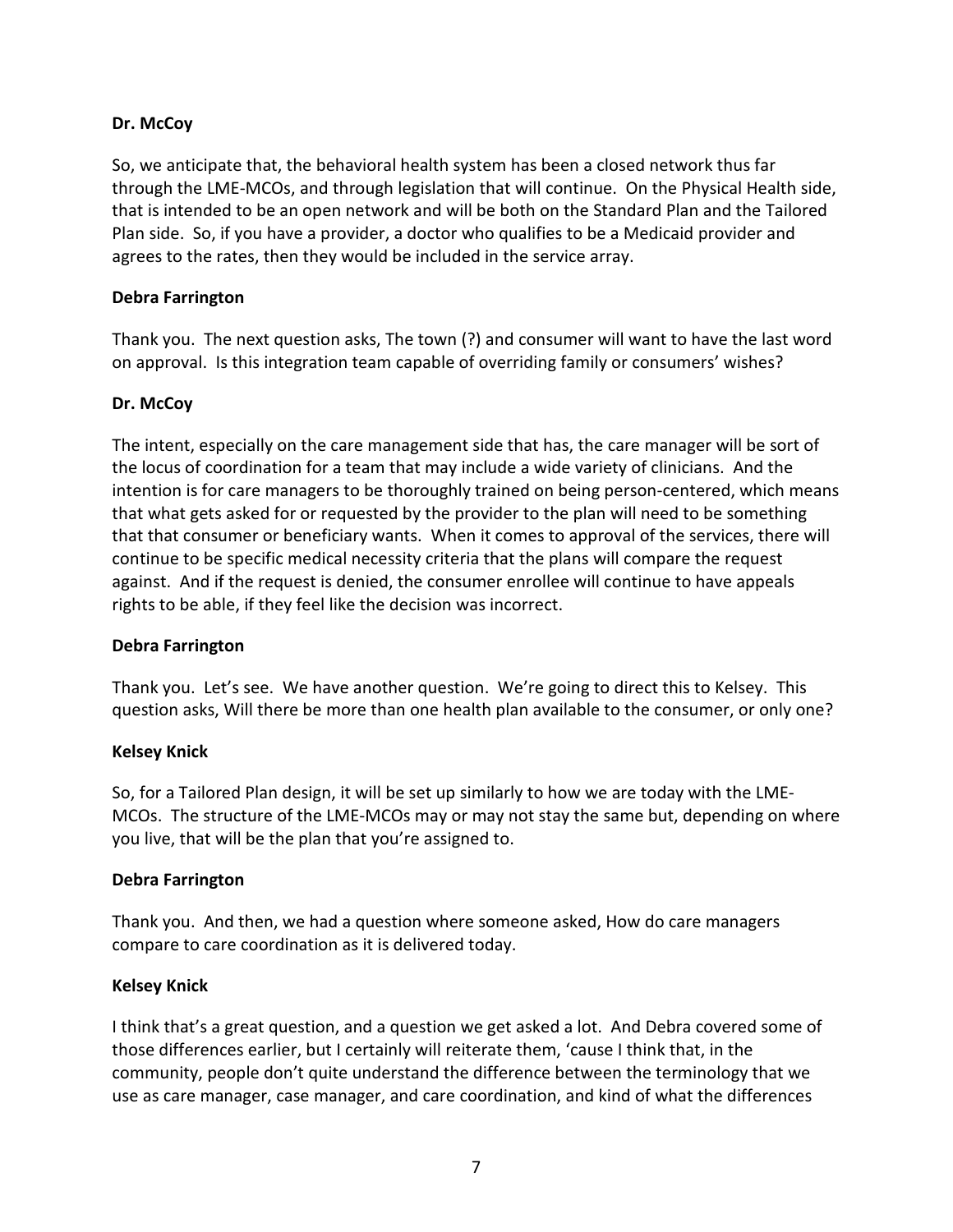are with that. When we're talking about the Tailored Plan, we really are focusing on designing a program that builds not only building off the Standard Plan care management design, but also building off of the federal requirements for a behavioral health home.

And so we are designing a behavioral health home care management model for the Tailored Plan. And, one of the differences between care coordination that's provided today and care management that will be provided in the Tailored Plan is that, right now, if you need physical care management, most people get that through CPMC. If you need to address your behavioral health concerns, that would come through the LME-MCOs. In the future, you'll have one care manager, ideally, assigned to you. There may be some circumstances where you may have two, such as if somebody's pregnant and they need a pregnancy medical home care manager. But, ideally, you'll have one that will cover your physical health care, your behavioral health care, your pharmacy needs, long-term services and support. Everything that that individual needs to provide whole-person, integrated care.

So, that's one big difference. Another difference is that everybody that is in a Tailored Plan is automatically eligible for care management, whereas now, for care coordination, people can be risk stratified or screened in based on the conditions that they present. Care coordination currently is generally episodic, and it's not long-term through the course of the individual's treatment. Care management, as we are designing it, will follow that individual through the course of their treatment, and it won't be episodic.

There'll also be more focus on a multidisciplinary team, with individuals' clinical consultation with specialists, as well. The staffing patterns may look a little bit different than we see today with your coordination. We may have the community health workers, the peer support, individuals that are on the team to help provide that care management that currently the way the structural and the LME-MCO is set up, we don't have.

Another difference is that we are really pushing for local care management, boots on the ground, individuals that know their community and that are providing a lot of face-to-face contact with the individuals that they are assigned to.

And, lastly, I'll note that addressing unmet health resource needs, or social determinants of health, which may be more of a familiar term to people, that's also going to be an issue that both Standard Plan and Tailored Plan care managers will be required to address, as well.

# **Debra Farrington**

Thank you, Kelsey. We have a number of care questions about care management. One of the things that I wanted to highlight is what Dr. McCoy said, is that some of what you're hearing today are our initial thoughts. But certainly a lot more time and attention and discussions with external stakeholders need to happen before we are final on some of the recommendations. So, what you're hearing from us today about care management are our initial thoughts. And there are some questions that have not yet been answered. So, I say that because we have one question that talks about the qualifications of professionals and care managers. And I just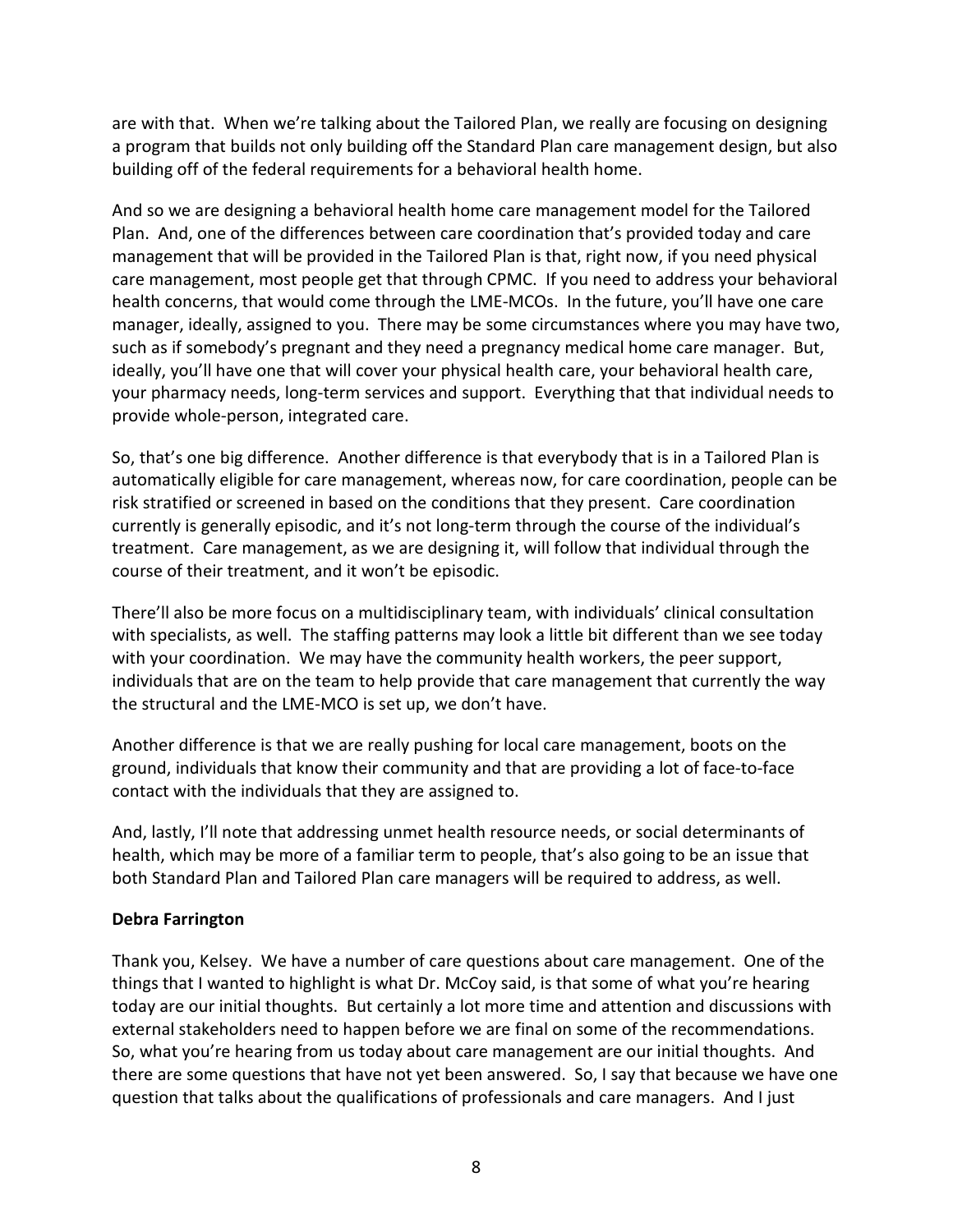wanted to highlight that that's one of the things that hasn't yet been determined. But we definitely welcome your input on it, and you can submit your thoughts about that to our Medicaid Transformation website, and you can find that, a place there where you can submit your questions. But we have not yet finalized some of our recommendations around qualifications.

We also have a question, Kelsey, about enrollees. This may be another area that we haven't completely finalized. But this question asks, For children and adolescents, will enrollees have to switch back and forth between Tailored and Standard Plans as they move to lower levels of services or as their symptoms fluctuate?

# **Kelsey Knick**

That's a great question, too. I mean, ideally, we want an individual to have at least amount of disruption as possible. And we want them to be assigned to the plan that best suits their needs and their family's needs. There are certain services that will only be available in a Tailored Plan, and so, if the individual or the child, the parents of the child choose those services, they will stay in the Tailored Plan. There are services that are offered in both the Standard Plan and Tailored Plan. However, if they need more comprehensive care management that is only offered in the Tailored Plan, they'll most likely end up staying in a Tailored Plan and won't be bouncing back and forth from plan to plan. But I do want to reiterate, or iterate, I guess, is that individuals have a choice, if they are assigned to a Tailored Plan, if they would like to go to a Standard Plan, they do have that choice, with the exception of Innovation, NTBI.

### **Debra Farrington**

Thank you. I appreciate that. We're going to change directions just a little bit. I have a few questions that we want Jay to address. And our first set of questions, Jay, deals with the role of the enrollment broker. So, this question asks, Is the enrollment broker the same for Tailored Plans and Standard Plans?

### **Jay Ludlum**

Yes. The intent is to keep the enrollment broker for both of those  $\qquad \qquad$ .

### **Debra Farrington**

Okay. And, the next question asks how the enrollment broker will be expected to collaborate with the Tailored Plans.

### **Jay Ludlum**

Yes, so the enrollment broker will work with the State to receive requests for individuals who want to move -- who have not been identified but want to move to a tailored plan. And then that material will be sent to the State for review.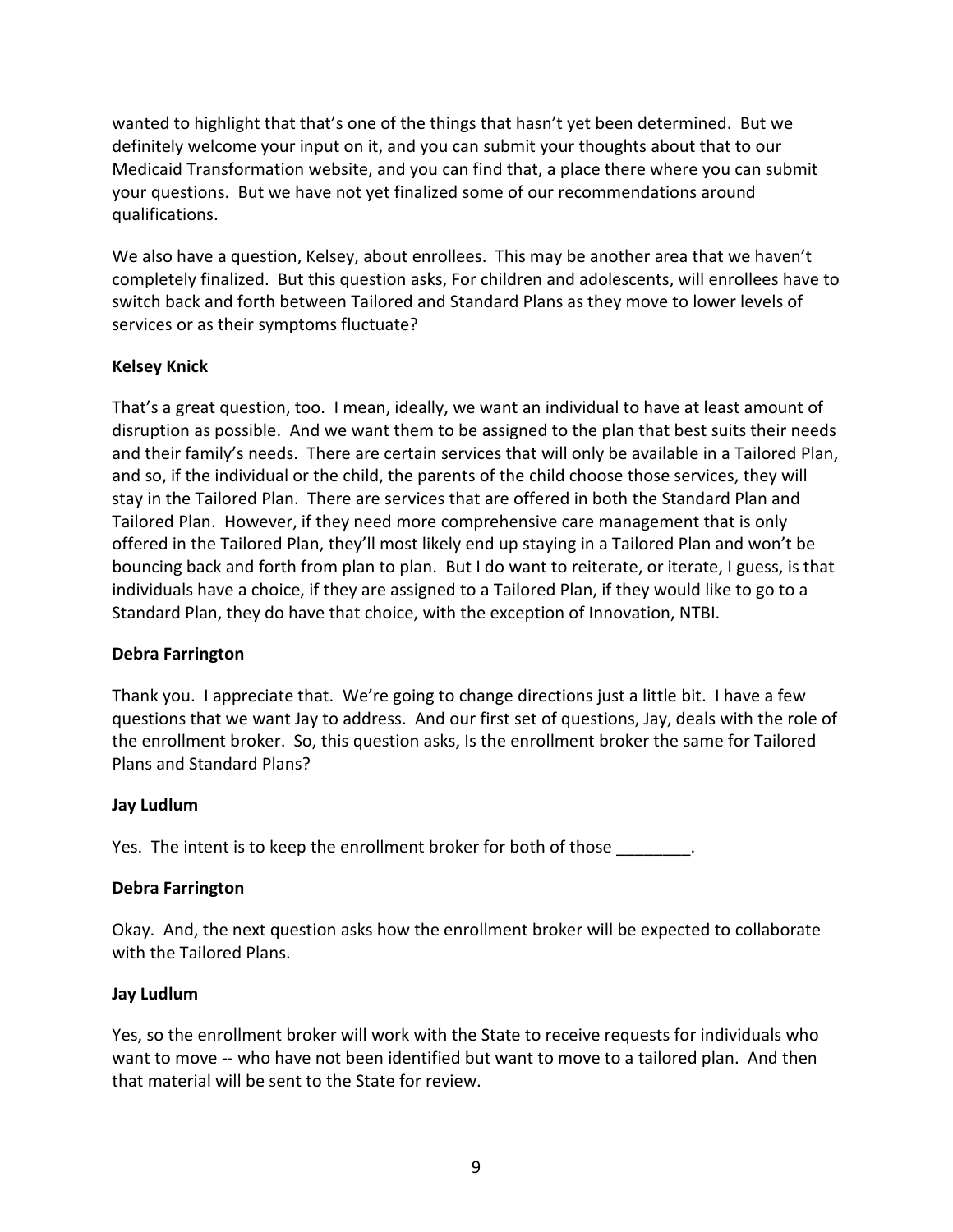## **Debra Farrington**

Okay. Thank you. This question is similar, but is about how -- support to the members. This person asks whether members services representatives will be employed by a managed care plan.

## **Jay Ludlum**

That's a good question. Each health plan will have its own member services team and will be expected to come to -- come up with a stakeholder engagement plan. So, each of the Tailored Plans will have a member service team.

### **Debra Farrington**

Okay. Excellent. Thank you. This question is about network adequacy.

### **Jay Ludlum**

Um-hum.

## **Debra Farrington**

What is the process for assuring network adequacy at the consumer level? And I think that folks are concerned about individuals being able to get access to appropriate appointments in a timely way.

# **Jay Ludlum**

Yeah. That's a, that's a great topic all by itself, is network adequacy. So, network adequacy is, is really part of the quality continuum. So there are different ways of measuring adequacy. One is a paper network. Do the health plans have -- have they contracted with sufficient number of providers that can serve their beneficiary needs in the regions in which those beneficiaries live? I think that that's, that's your first gate. Then what we're talking about also is realized access. So, realized access is about whether or not an individual who wants to get an appointment is able to get an appointment. Whether or not they want to get into the office, whether they're able to physically get into the office, because of the way that the office is laid out, or whether it has appropriate physical footprint. And then there are the quality evaluations. So, the -- based on quality indicators that the health plans will be expected to submit to us -- we'll evaluate them and make sure that the access, simply getting access to a provider may not positively impact care. And therefore we'll be also evaluating quality. So, we are -- we have a multi-tiered approach at looking at the impact of provider networks on the care that's provided by each of the health plans. And we also have very stringent oversight mechanisms in the standard plan model that we intend to bring to the tailored plan model, as well, around, you know, the potential for liquidated damages. If we find a repeated pattern of inaccessibility or low-quality care. We may even be able to -- well, we'll just stop there. There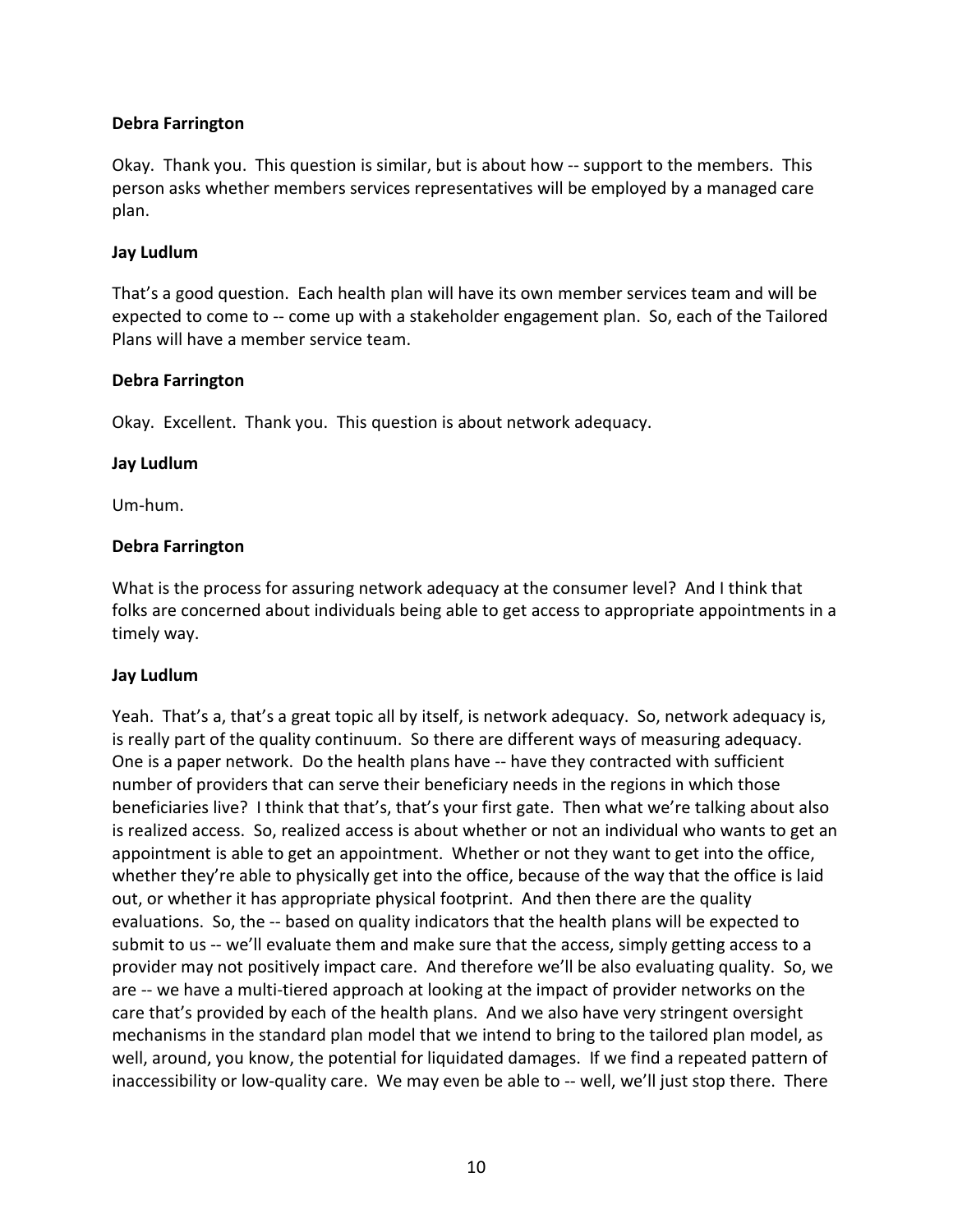are a number of different mechanisms that we have for oversight, and it's something that we'll be watching very closely.

# **Debra Farrington**

Thank you, Jay. This is a general question, and, just want to acknowledge that the Department is in a silent period because of our procurement efforts, but, to the extent possible, can you address the question that we have from the audience about when will the assignments be announced? And I'm assuming that this is a question about the Standard Plan announcement.

# **Jay Ludlum**

So, and the -- well, just to familiarize people if they're not familiar -- the Department has committed to awarding the Standard Plan contracts during the week of February 4th, and we continue to appear to be on target for that. The assignment of individuals to health plans - there is, it's kind of a multilayered question -- but, effectively, individuals will be permitted to enroll in standard plans in two regions, two out of four -- or, two out of six regions, starting on or about July 15th of 2019. There's a 60-day open enrollment period. And then, and then we'll auto-assign individuals. So, truthfully, this really, the assignment of individuals to health plans will start this summer, and then, of course, be effective in November. And then, for the other four regions, the process will start in October, to be effective in February.

# **Debra Farrington**

So, Dr. McCoy, we found a question. This question relates to area programs' LME-MCOs structure, and it asks whether the LME-MCOs will be required to consolidate.

# **Dr. McCoy**

So, the Department will follow the current legislation requiring there to be five to seven contracts per Tailored Plans.

# **Debra Farrington**

Thank you. Let's see. We have a few other questions here that I want to address. Kelsey, we had a question about the Tailored Plan as it relates to accreditation. Do we have enough information at this point to address that?

# **Kelsey Knick**

We don't. We're still working on that aspect of the design.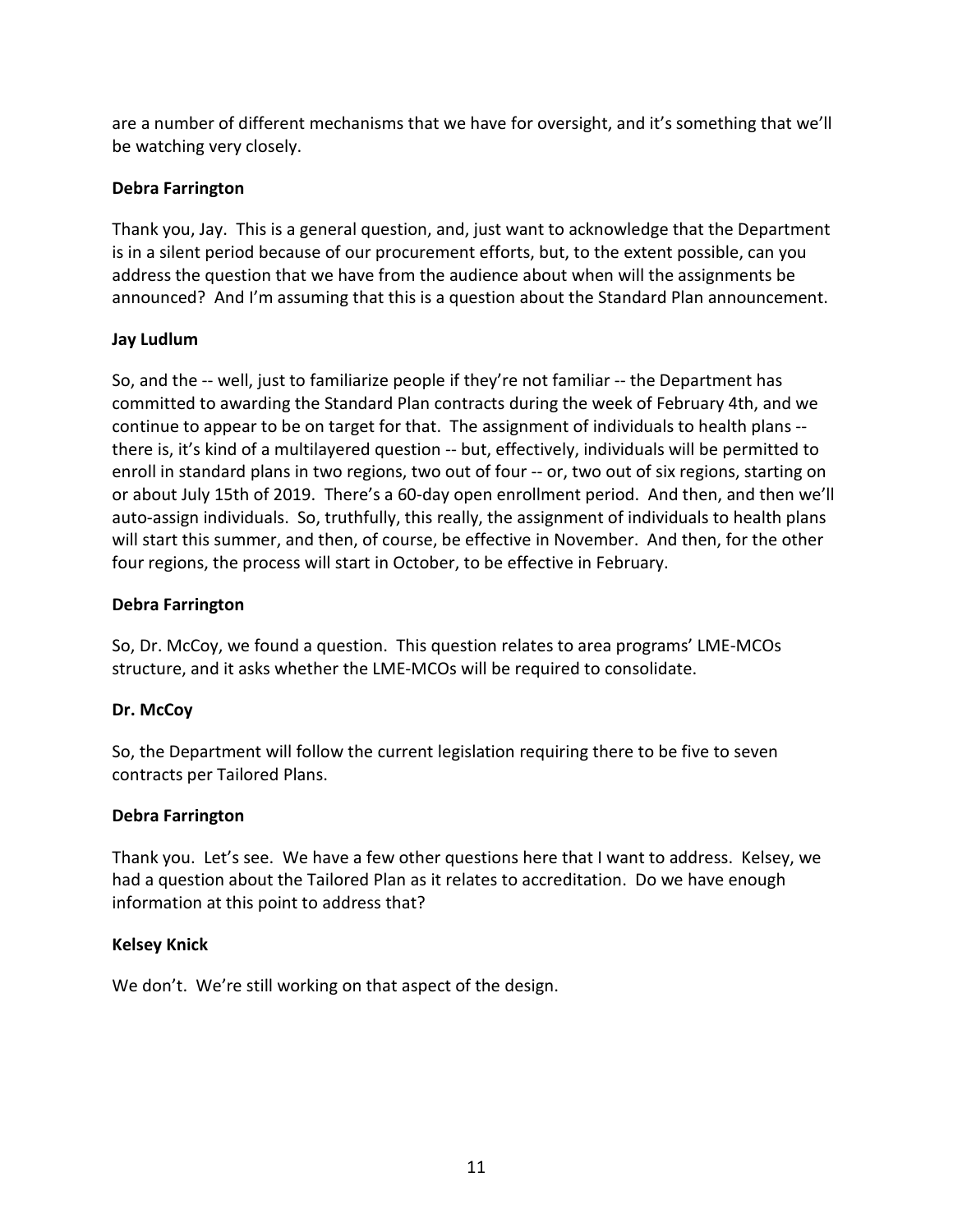## **Debra Farrington**

Okay. Let's see. We have a question around base support, Deb. If you feel comfortable. This question says, Currently, I/DD's support provider services authorized by the LME-MCOs before a provider can serve the individual and bill. How will this change?

## **Debra Farrington**

The Innovations waiver and the TBI waiver services will continue to require prior approval before the service is provided.

## **Debra Farrington**

Okay. Thank you. And the questions aren't necessarily organized anyway, so I appreciate your patience as we go through this. This is a question about care management, and it asks about what kind of training will be provided for care managers.

## **Kelsey Knick**

That's a good question, as well. As mentioned before, we're building off of the Standard Plan requirement as much as possible for the care managers, especially because we may have some AMH Tier 3 practices providing care management for individuals that are both in the Standard Plan and the Tailored Plan. That being said, we recognized that individuals that are in the Standard Plan may have some specialized needs that individuals in the Tailored Plan don't have, and so we are currently working on, the State is working on what we feel would be the best training topic for the care managers to be trained on. But we have not finalized that decision, and so certainly if there are suggestions, feel free to send them to us.

### **Debra Farrington**

Okay. Thank you very much. This is a question about -- I guess who qualifies for a Tailored Plan, and it says, So once your child turns 18 and can get Medicaid, can they be enrolled in a Tailored Plan? So, one of the things we've been making a point of in some of the presentations that we've done is that the eligibility rules for Medicaid do not change as a result of us going into managed care. So, if a person currently qualifies under Medicaid rules, they will still qualify. But our implementation of Tailored Plans, Standard Plans, are not going to change the eligibility rules and categories.

### **Kelsey Knick**

Correct. And Tailored Plans are for children and adults, so it's just not for adults.

### **Debra Farrington**

Okay. We do have a question, it's a general question. I think Dr. McCoy, you can take this one. This says, Please discuss the timeline for the development of Tailored Plans, sort of what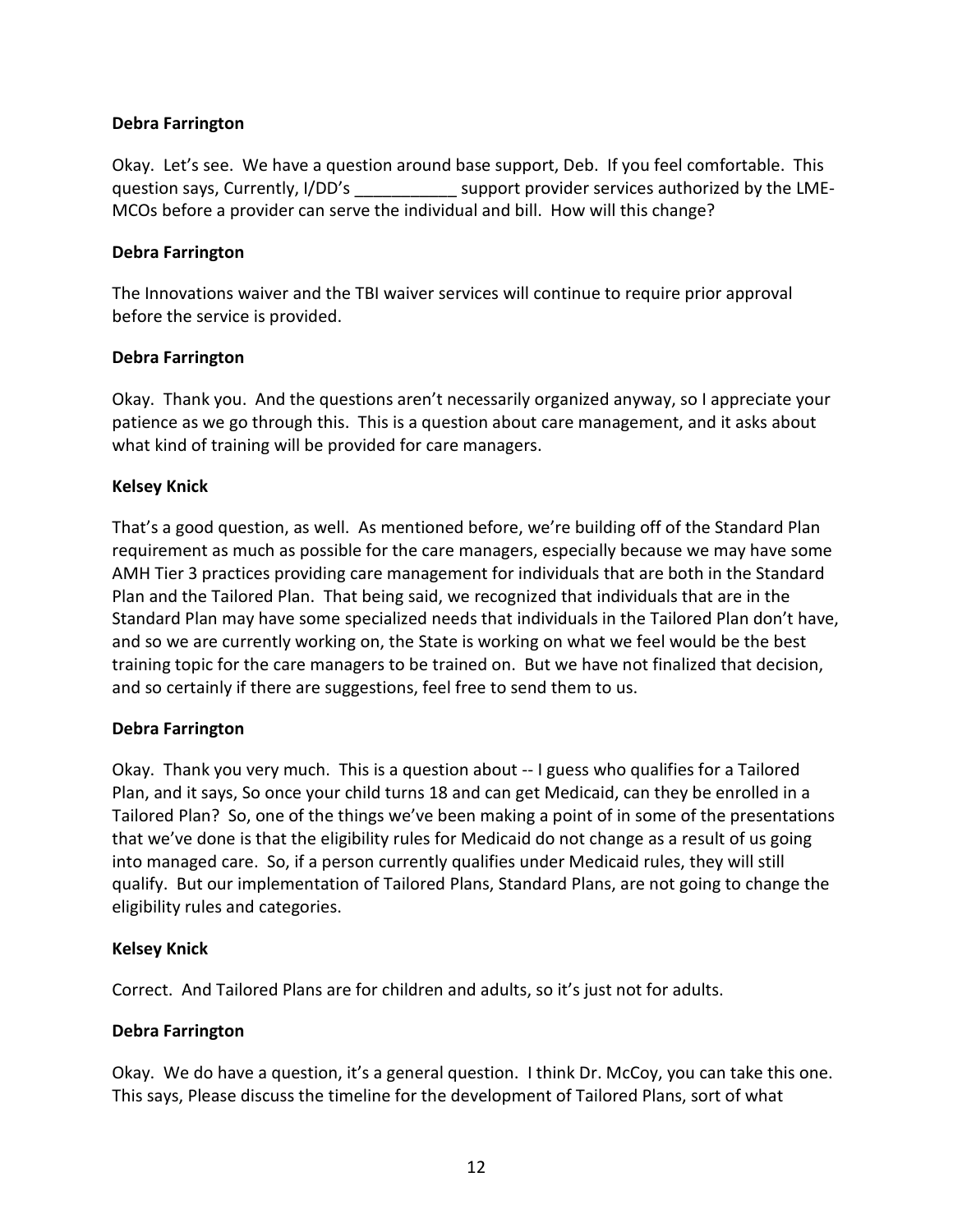happens between the implementation of Standard Plans and when we go live with Tailored Plans.

# **Dr. McCoy**

Right. So, LME-MCOs will continue to exist after the launch of Standard Plans, so this will occur between November and February, later this year and early next year. Tailored Plans are anticipated to launch part of the way through 2021, which is when the LME-MCOs that are awarded a Tailored Plan contract will begin to cover the services that they have been covering for their population, but also add the physical health and pharmacy and other services that we've been talking about. So, we do anticipate the LME-MCOs to cover a smaller population during the period between when the Standard Plans launch and the Tailored Plans launch.

# **Debra Farrington**

Thank you. We have a question about a current waiver. We have a 1915(b) waiver and a 1915(c) waiver, and folks are curious, Deb, about whether -- how our existing waivers will be impacted by this change.

# **Debra Farrington**

Our (b) waiver, which is the managed care waiver for the mental health I/DD SUD services, will be absorbed into the 11/15, when Tailored Plans launch. The (c) waivers, for innovations, as well as TBI, will continue to be (c) waiver authorities, and will remain the same, just under the management of the 11/15 instead of a base.

# **Debra Farrington**

Okay. And I do want to acknowledge that we've received a number of questions about case load sizes. We've received a number of questions around the credentials of care managers. And I just want to reassure you that we are thinking about those things. We are gathering research from multiple states. We're looking at our existing care management structure. But we have not yet formulated specific recommendations around case load sizes, around contacts, or around credentials of the care managers. Those things will be addressed. We will formulate a set of recommendations around each of those areas and distribute that out to the community. And certainly, again, we welcome your feedback on any of those areas, if you have specific recommendations that you would like for the Department to consider. And, just, Kelsey, if you could just reiterate, we've had a number of questions about who will employ care managers. If you could talk about care management agencies, as well as Advanced Medical Homes, how that fits into our current proposal for our care management model.

# **Kelsey Knick**

Sure. And I just want to tag onto one thing that Debra said before about staffing patterns and training, and all these great questions that everybody's had. We anticipate in March, in the March timeframe, we will have a care management white paper that we will publish, and our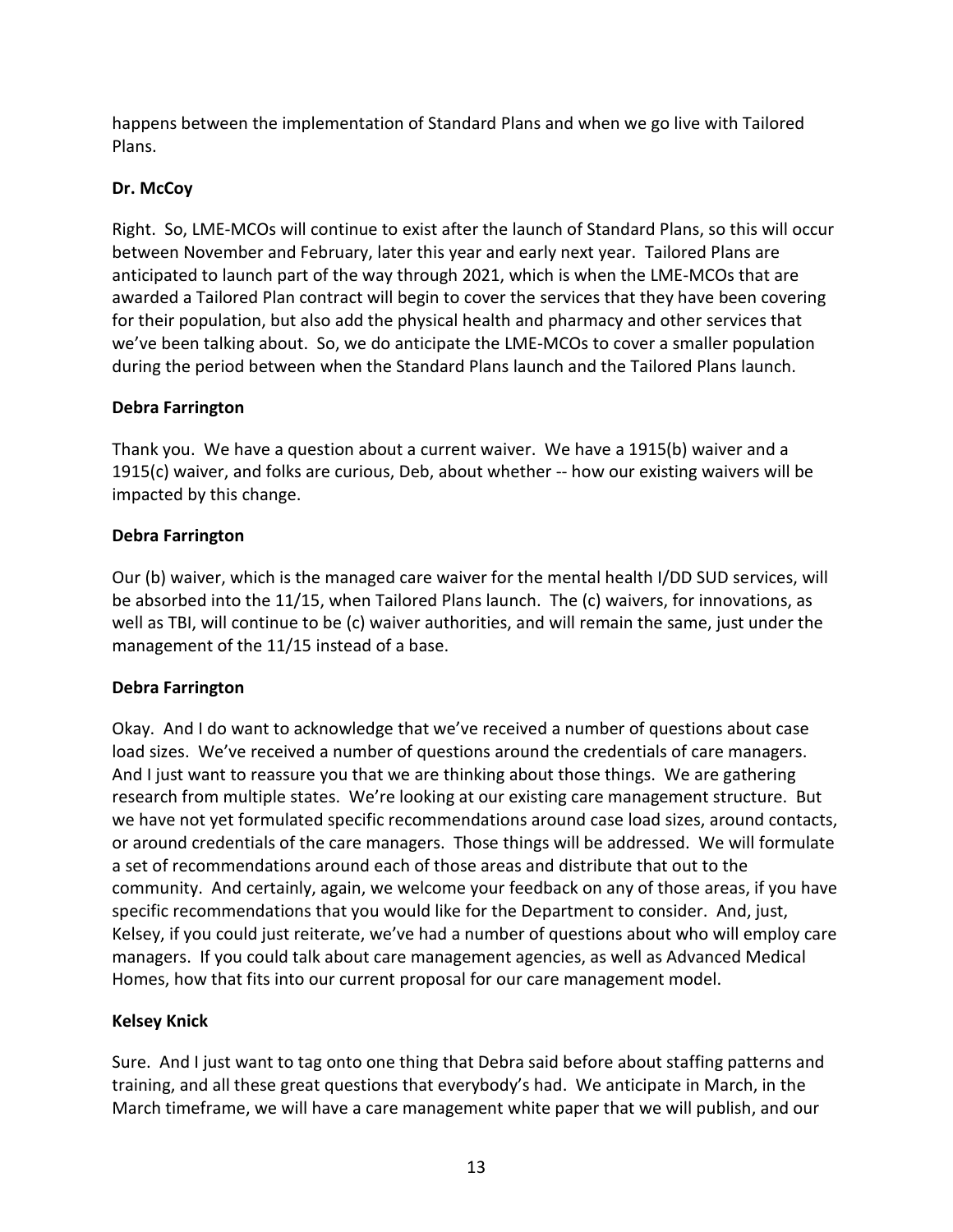hopes are that some of these questions will be worked out by then, but some of it will still be what we put in a white paper to elicit your feedback to help us formalize and finalize the design. Advanced Medical Homes Tier 3, with a behavioral health certification or a surmanagement agency, which I think we kind of made up that name here in North Carolina, so if people aren't familiar with a CMA, I think we just, the kind of terminology that we're using is an agency in the community that will be providing the care management. We have not solidified what the, whether they have to be accredited, who is a care management agency, what criteria do they have to meet in order to become that? Those entities, though, will be employing your care managers that will be providing the local community-based face-to-face care management for the individuals that are in the Tailored Plans.

# **Debra Farrington**

Thank you. And another thing that we will make sure to address as well is any recommendations around firewalls. We have a question about whether those care management agencies and Advanced Medical Homes can provide other services. I know that in the Standard Plan model, the Advanced Medical Homes will be providing primary care services, as well as care management. And I think we'll be clarifying some of those requirements for care management agencies, as well.

# **Kelsey Knick**

Right, Debra. I don't, I don't think that question is, is directed towards Advanced Medical Homes as much, because generally they're providing your physical health care, not both behavior pallets. So, yes, for the care management agencies, we have started that discussion about firewalls or if an entity can do, only do care management, or if they can do care management and other services and kind of, what that would look like, so we can ensure, to the best of our ability, that the beneficiary is getting all of their needs met. So, that is still a work in progress.

# **Debra Farrington**

Okay. Thank you. Julia, we have a question about Tailored Plans, and who can enroll in the network. And the participant asks whether Tailored Plans will have closed networks.

# **Kelsey Knick**

So, as Dr. McCoy mentioned earlier in his comments, the LME-MCOs currently have closed networks for behavioral health purposes, and under the legislation for Tailored Plans, that will continue for purposes of the Behavioral Health Services. For Physical Health Services, the rules for Tailored Plans will be similar to the rules for Standard Plans under statute, which is that any provider that is interested in contracting with that plan, as long as they're willing to accept the rates that the plan is offering them, and meet certain quality standards, the plan will contract with that provider.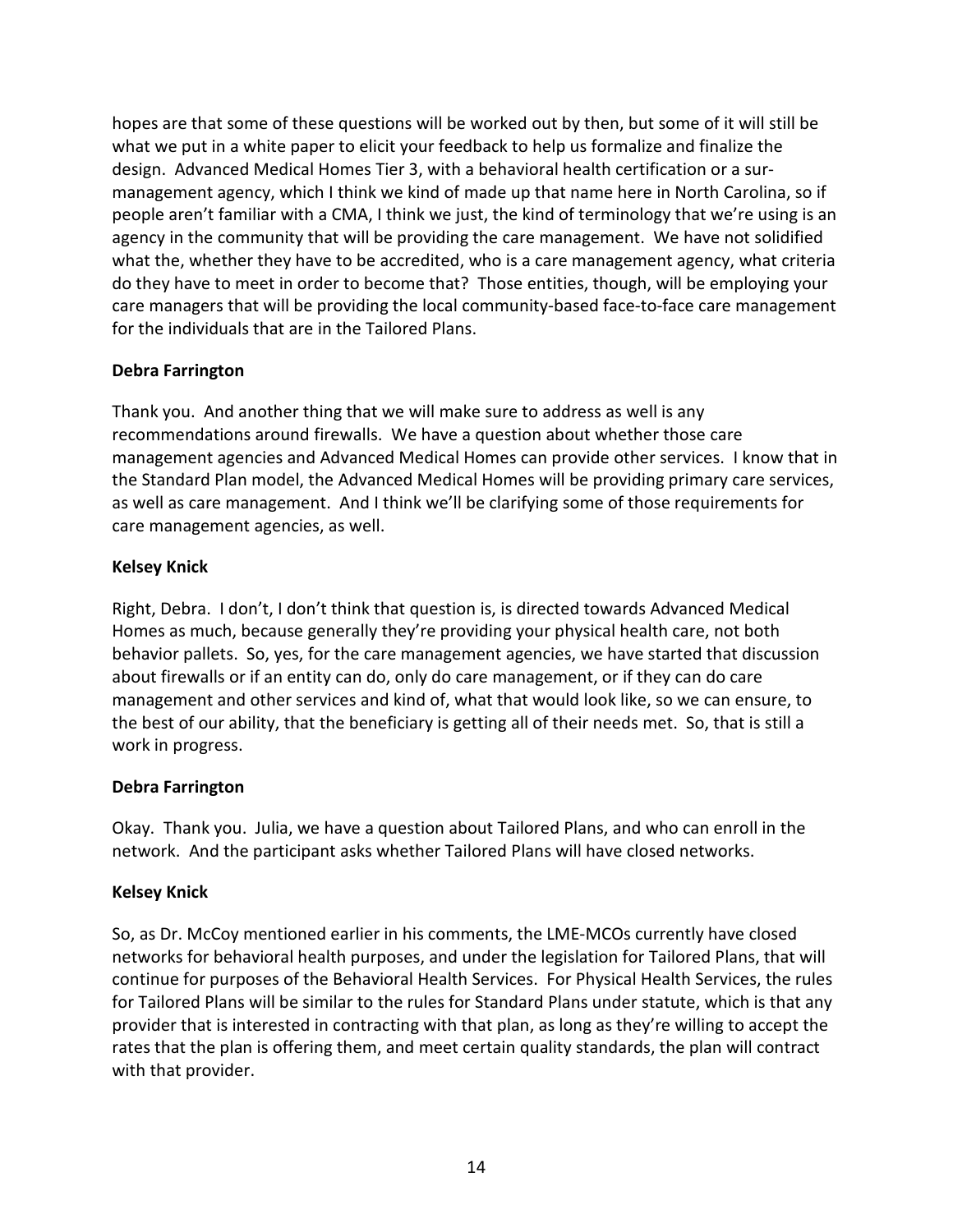## **Debra Farrington**

Thank you. And we have a question, Julia or Jay, I'm not sure which of you guys would like to address this, but we have a question around how the credentialing process will work, and if Tailored Plan providers will participate in the centralized credentialing process.

## **Jay Ludlum**

Yeah, this is Jay. Yes, they will participate in the centralized credentialing process. So, as much as poss -- and just, from a design perspective -- as much as possible, to reduce the risk on beneficiaries, providers in the State, we intend to use the Standard Plan model as our starting point and as our platform. And, of course, there are places where the Standard Plan model does not work or apply in a Tailored Plan context, but from an operation standpoint, most of the platform that we're building for Standard Plan, we will begin migrating components of that operating model, maybe even before Tailored Plans launch, so that we can ensure a smooth transition as much as possible, and also to -- so that providers aren't engaging the State in two or three different ways. They're just going through one provider enrollment process. One provider credentialing process. And not having to go through all of these various and disparate systems, or platforms.

### **Debra Farrington**

Okay. Thank you. We have a group of questions that I'm going to read out and then ask Dr. McCoy to address them. There's three separate questions, and I'll read them individually. The first question, the **Example 20** asks, The language around care management design and Tailored Plans seems to suggest that much of the care management responsibility will be moved out of the LME-MCOs. Is this understanding correct? Let me read the second two questions. So, care management will not be done by the TP? By the MCO? And will care managers eventually only be employed outside of the LME-MCOs? So, Dr. McCoy, I think if you could talk about plan responsibility, as it relates to these questions.

### **Dr. McCoy**

And as we finalize the \_\_\_\_\_\_\_\_\_\_?

### **Debra Farrington**

Yes.

# **Dr. McCoy**

Right. Some of the elements of this we're still working on. You know, we anticipate that if there's network adequacy issues when it comes to care management, that there may be other locuses where care management may need to be done, which may include potential the Tailored Plan. But again, some of those design elements are still being worked out and will be in the white papers that Kelsey mentioned earlier. I think the important thing to discuss here is